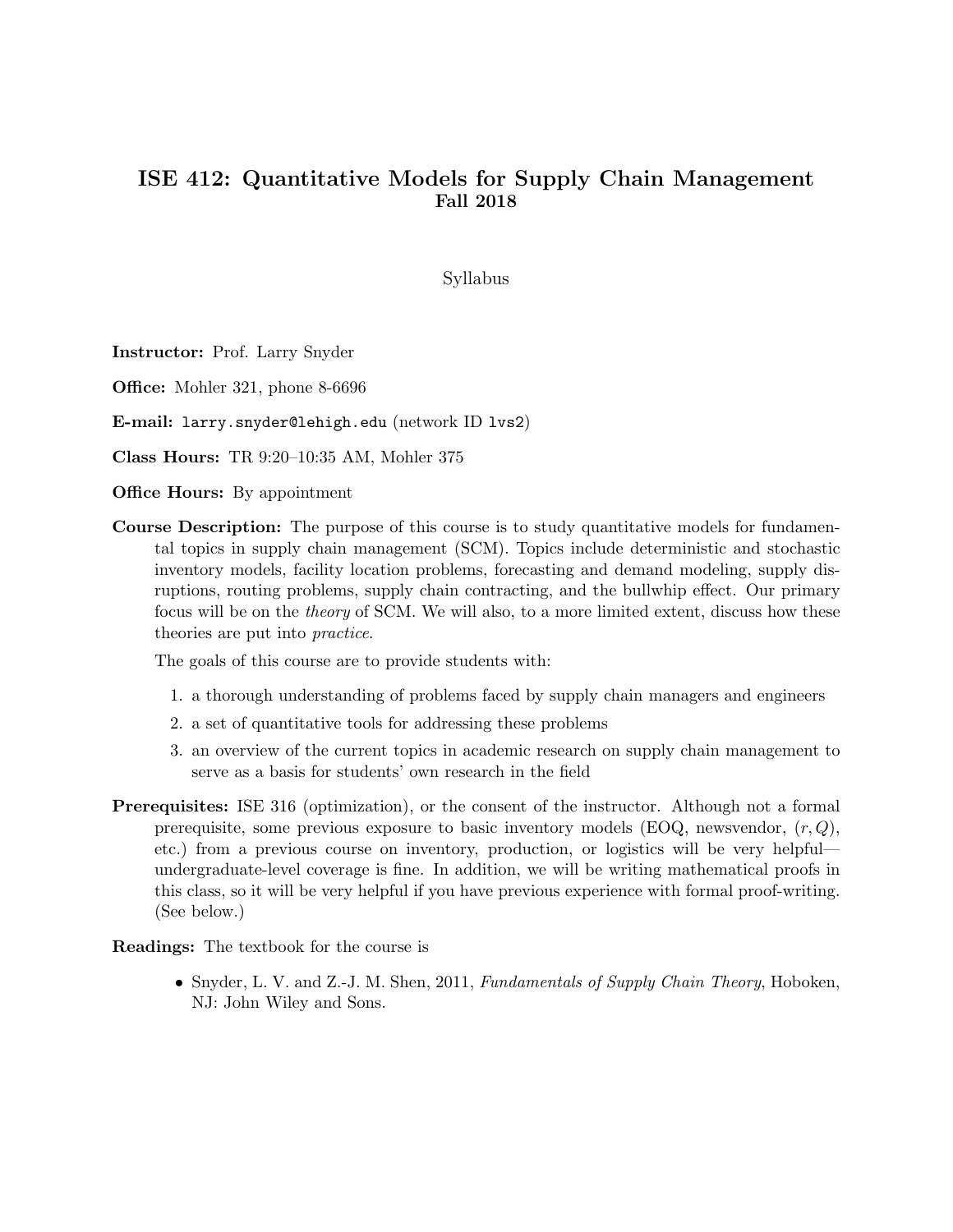Chapters from the textbook (including drafts of new chapters) will be assigned to supplement the material being covered in class. Lectures will follow the general outline of the book and supplementary materials. The book is best read right after the lecture to reinforce the concepts discussed. The book also provides details that we might not discuss in class. It is your responsibility to keep up with the reading.

Please make sure to check the list of errata (errors) at http://coral.ie.lehigh.edu/ ~sctheory/errata/ (and let me know if you find any additional errors!).

You may also wish to consult the following books for reference throughout the course:

- Chopra, S. and P. Meindl, 2012, Supply Chain Management: Strategy, Planning, and Operation, 5th ed., Upper Saddle River, NJ: Prentice-Hall.
- Simchi-Levi, D., P. Kaminski, E. Simchi-Levi, and R. Shankar, 2007, Designing and Managing the Supply Chain: Concepts, Strategies, and Case Studies, 3rd ed., New York: McGraw-Hill.
- Silver, E.A., D.F. Pike, and R. Peterson, 1998, Inventory Management and Production Planning and Scheduling, 3rd ed., Hoboken, NJ: Wiley.
- Nahmias, S., 2005, *Production and Operations Analysis*, 5th ed., New York: McGraw-Hill Irwin.
- Tayur, S., R. Ganeshan, and M. Magazine (eds.), 1999, *Quantitative Models for Sup*ply Chain Management, International Series in Operations Research and Management Science, Boston: Kluwer.
- Simchi-Levi, D., X. Chen, and J. Bramel, 2014, The Logic of Logistics: Theory, Algorithms, and Applications for Logistics and Supply Chain Management, 3rd ed., New York: Springer.

Software: In this course, you will make heavy use of MATLAB, as well as other software such as AMPL and Excel. In addition, we will play a free computerized version of the "beer game."

## Requirements:

1. Homework assignments (30%)

You will be assigned homework every few weeks. The homework problems will be based on the readings and in-class material. They will challenge you to understand, interpret, and extend the models and solution techniques we discuss in class.

2. Mid-term exam (15%), Final exam (25%)

You will be given an in-class mid-term exam and a take-home final exam. Both will test your understanding of the material covered in class. The mid-term is tentatively scheduled for Thursday, October 18. The final exam will be distributed on the last day of class (Thursday, December 6) and will be due one week later. You may use books, notes, and any other sources, except people (other than me) as you work on the take-home final.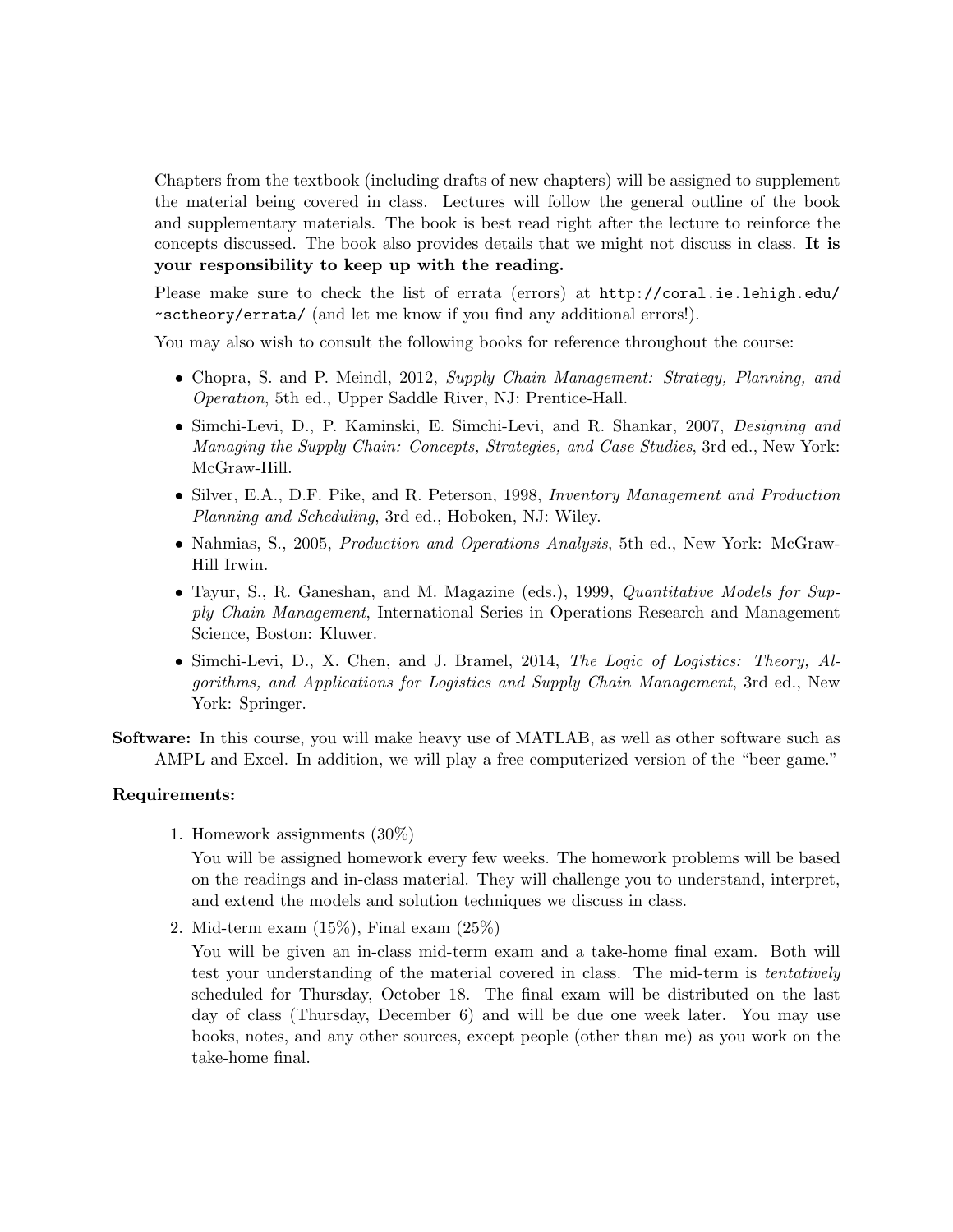3. Coding projects (20%)

You will be assigned several coding projects throughout the semester that will require you to write computer code to execute various algorithms. Your programs must be written in MATLAB. The projects will become progressively more complex as the semester progresses. Typically, I will ask you to submit your program's solutions to certain instances of the problem, and then I will also test your code on additional instances. Therefore, I will ask you to submit your m-files electronically on CourseSite, in addition to your write-up.

MATLAB is an essential computational tool for engineers of all sorts, and if you are not already familiar with it, now is the time to get started. None of the coding projects will require you to use particularly complicated MATLAB features, but you will need to understand the basics of how to write programs in MATLAB. To start learning how to use MATLAB, or to refresh your memory, I can recommend the primers by Kermit Sigmon (http://www.math.toronto.edu/mpugh/primer.pdf) or by MathWorks, the company that makes MATLAB (http://www.mathworks.com/help/pdf\_doc/matlab/ getstart.pdf).

4. Class participation (10%)

You are expected to attend class regularly, come to class prepared, participate in the discussions we have in class, and ask questions when you are confused.

Homework and Coding Project Policy: The homework assignments and coding projects are likely to take you a fair amount of time, so get started on them early. No late homework assignments or coding projects will be accepted unless you clear them with me ahead of time.

You may work on the homework assignments and coding projects individually or with a partner. If you work with a partner, you and your partner may submit a single write-up, or you may submit individual write-ups.

You may discuss the homework and coding projects with students other than your partner, but you must cite any people or sources that helped you on a particular problem. For example: "Smarty McPants and I worked on this problem together" or "I got help from Smarty McPants and consulted 'Facility Location for Dummies' when solving this problem." If you work with a partner but submit individual write-ups, make sure you cite your partner. I also encourage you to come to me for help when you are stuck.

Remember that you are ultimately responsible for mastering the material on your own, and your performance on the exams will depend on your ability to do so. Therefore, you should make sure you fully understand all of the details of the work you submit, whether you submit an individual or joint write-up.

Proofs: This course will contain quite a few mathematical proofs, some that we discuss in class and others that you will develop in your homework and exams. The course therefore demands a high level of mathematical maturity. There is a short primer about proof-writing in Appendix B of the textbook, but this is meant more as a refresher than as an introduction. If you are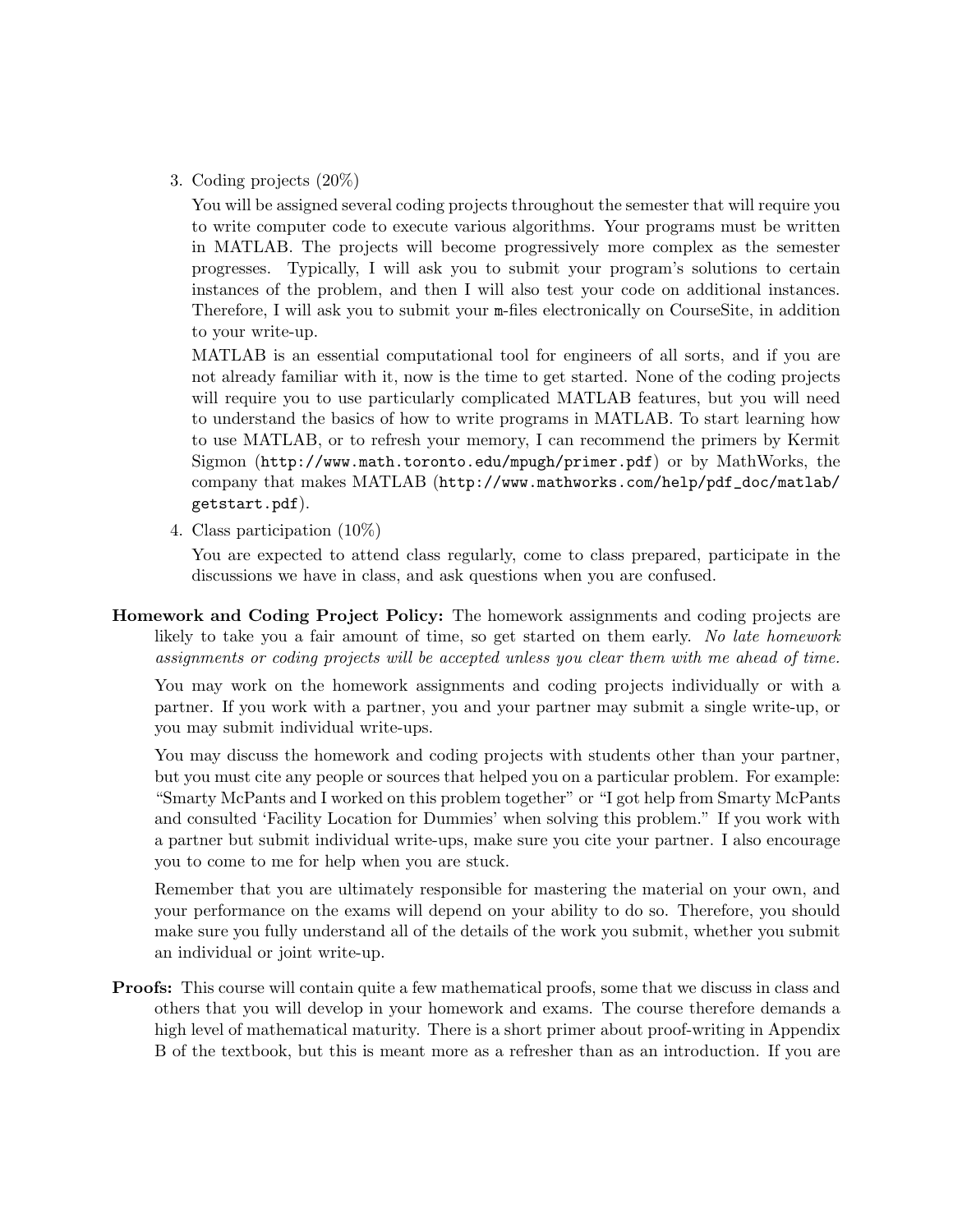not already somewhat familiar and comfortable with the material in Appendix B, you may wish to consider withdrawing from the course.

- CourseSite: I will use CourseSite to post lecture notes, readings, homework assignments and their solutions, and other information about the course. Please check there regularly for updates.
- Plagiarism Policy: Plagiarism is defined in the Lehigh student handbook as "the unacknowledged appropriation of another's work, words, or ideas in any themes, outlines, papers, reports, or computer programs." This includes "patchwork plagiarism," in which an author essentially quotes another author's work when attempting to paraphrase it. There will be a zero-tolerance approach to plagiarism in this class—plagiarized work will receive a grade of 0. For more information about what plagiarism is and what counts as plagiarism, see www.lehigh.edu/library/guides/PlagiarismStudent.html.
- Accommodations for Students with Disabilities: If you have a disability for which you are or may be requesting accommodations, please contact both me and the Office of Academic Support Services, University Center 212 (610-758-4152) as early as possible in the semester. You must have documentation from the Academic Support Services office before accommodations can be granted.
- Use of Mobile Devices: The use of cell phones, tablets, laptops, and other electronic devices is prohibited in class. I understand that there may be some legitimate reasons to use such devices in class, but please wait until after class ends to perform these functions. Screens are a distraction both to the students and to the instructor and may not be used.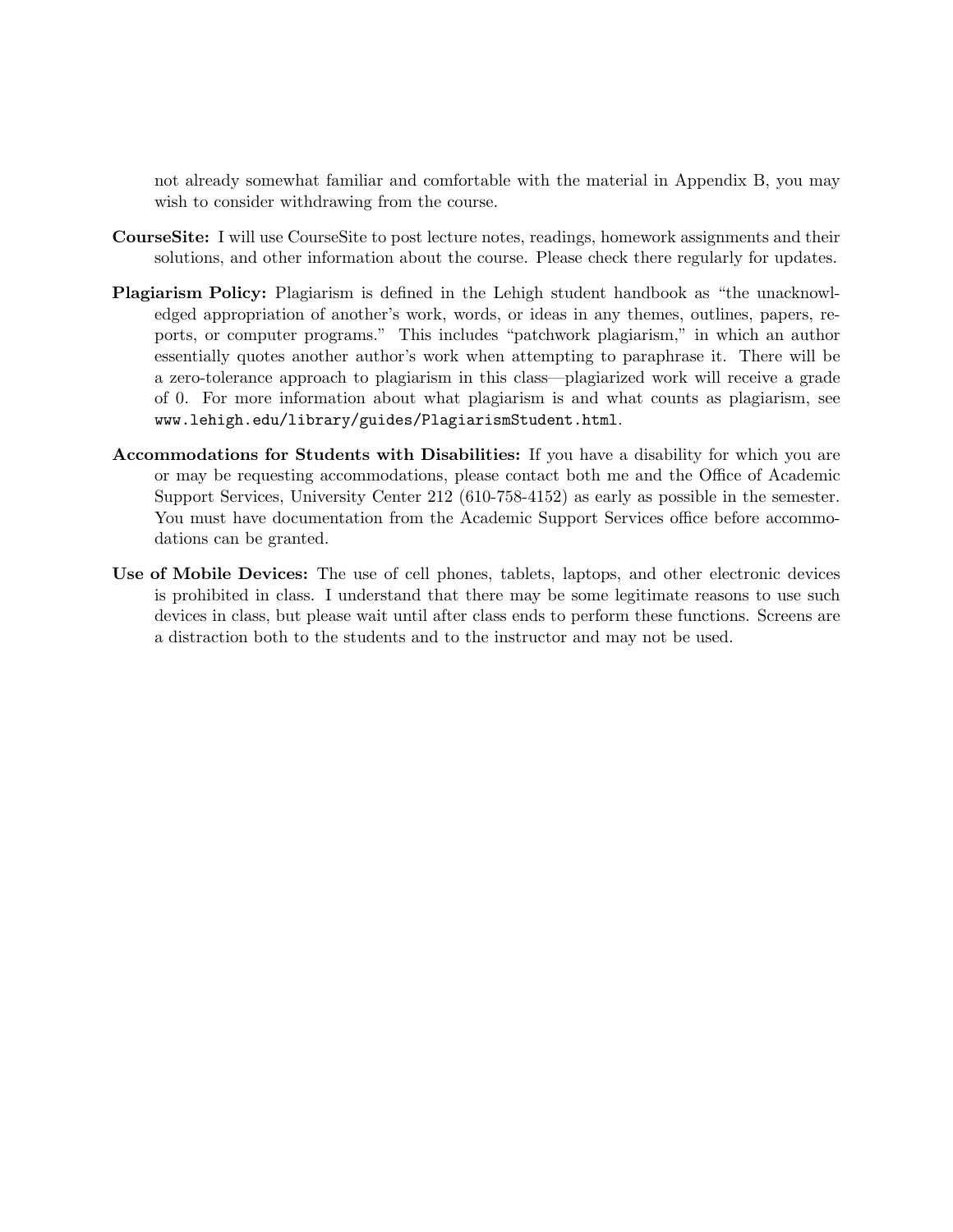Tentative Schedule: The following is a very tentative outline of the course. I may add, subtract, or rearrange topics as the semester progresses. Chapter and section numbers refer to Fundamentals of Supply Chain Theory. A plus sign  $(+)$  indicates that supplementary reading material will be distributed.

| Week of August 27:             | Introduction; review of deterministic and stochastic inventory models                                           |  |
|--------------------------------|-----------------------------------------------------------------------------------------------------------------|--|
| Reading:                       | Chapters 1, 3, 4                                                                                                |  |
| Week of September 3:           | Risk pooling and postponement                                                                                   |  |
| Reading:                       | $§6.1 - 6.3$                                                                                                    |  |
| Week of September 10:          | Inventory models with supply uncertainty                                                                        |  |
| Reading:                       | $§6.5 - 6.8$                                                                                                    |  |
| Week of September 17:          | Forecasting and demand modeling                                                                                 |  |
| Reading:                       | Chapter 2                                                                                                       |  |
| Week of September 24:          | Facility location                                                                                               |  |
| Reading:                       | $\S 7.1 - 7.2, (+)$                                                                                             |  |
| Week of October 1:<br>Reading: | Tuesday: No class<br>Thursday: The location model with risk pooling (LMRP)<br>$§8.1 - 8.2$                      |  |
| Week of October 8:             | Stochastic location models; facility location with disruptions                                                  |  |
| Reading:                       | $§8.3 - 8.4$                                                                                                    |  |
| Week of October 15:            | Tuesday: No class (Pacing Break)<br>Thursday: Midterm exam                                                      |  |
| Week of October 22:            | The traveling salesman problem (TSP)                                                                            |  |
| Reading:                       | $(+)$                                                                                                           |  |
| Week of October 29:            | The vehicle routing problem (VRP)                                                                               |  |
| Reading:                       | $(+)$                                                                                                           |  |
| Week of November 5:            | Tuesday: No class (INFORMS)<br>Thursday: The bullwhip effect<br>TBD: Additional class meeting to play beer game |  |
| Reading:                       | Chapter 10                                                                                                      |  |
| Week of November 12:           | Supply chain contracts                                                                                          |  |
| Reading:                       | Chapter 11                                                                                                      |  |
| Week of November 19:           | Tuesday: Supply chain auctions<br>Thursday: No class (Thanksgiving Break)                                       |  |